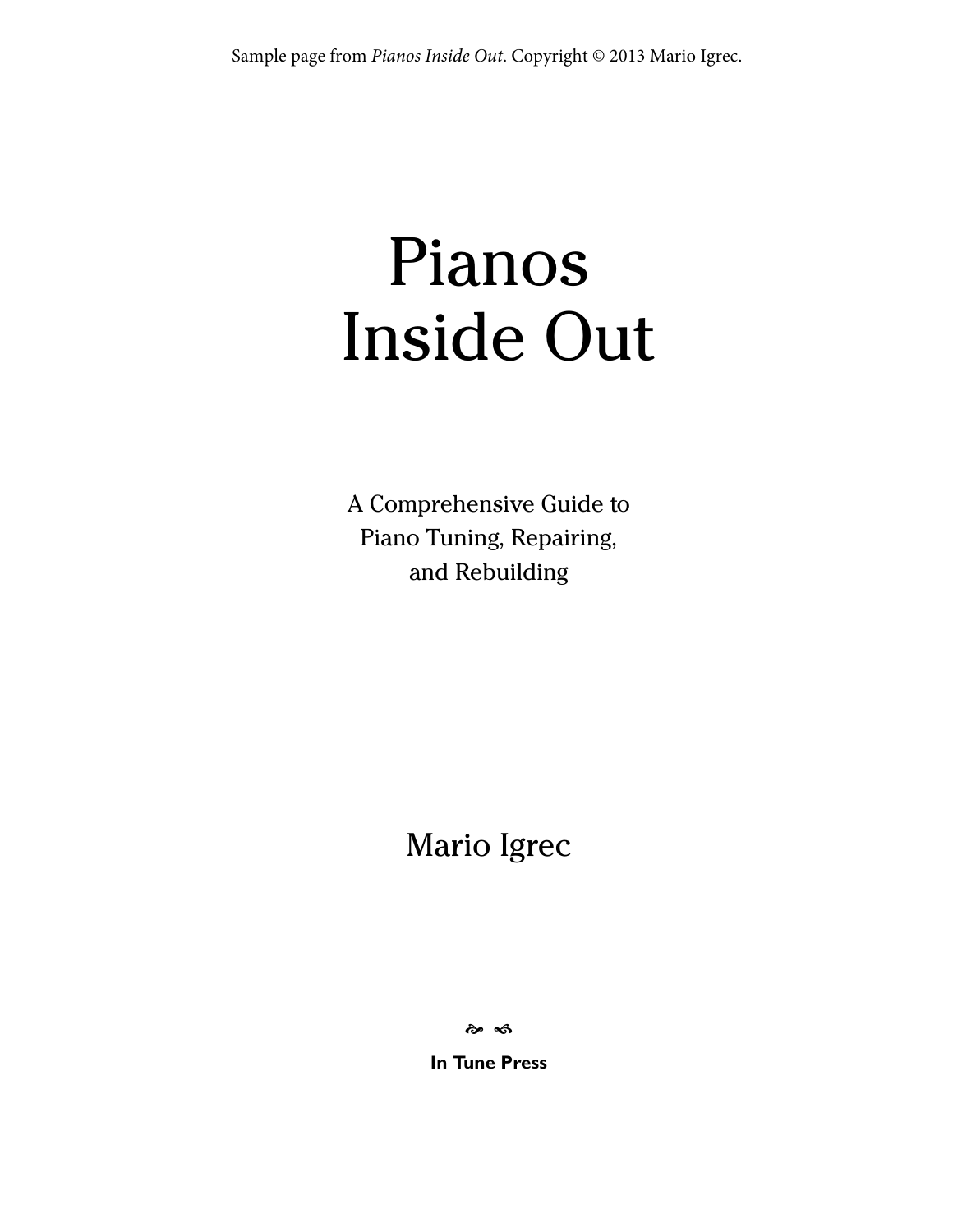Photo credits: Photographs, charts, and drawings are by the author unless otherwise indicated.

# Epigraph sources:

Introduction: David Dubal, The Art of the Piano: Its Performers, Literature, and Recordings, 3rd ed. Pompton Plains, NJ: Amadeus Press, 2004, p. 3.

Chapter 1: George Basalla, The Evolution of Technology. Cambridge: Cambridge University Press, 1988, p. 45.

Chapter 2: Nick Gravagne, RPT, "Downbearing: A Link in the Energy Chain," Piano Technicians Journal, April 1988, p. 29.

Chapter 3: Widely quoted as attributed to Jelly Roll Morton. See Alan Lomax, Mister Jelly Roll: the Fortunes of Jelly Roll Morton, New Orleans Creole and "Inventor of Jazz", 2nd ed. Berkeley, CA: University of California Press, 1973, p. 45.

Chapter 4: pianotech forum, my.ptg.org, 25 August 2011.

Chapter 5: Interview with Benjamin McKlveen, RPT, by the author, July 2011.

Chapter 6: Claude Montal, L'Art d'accorder soi-mème son piano, 1st ed. Paris: J. Meissonnier, 1836, pp. 107–109. Translation by Fred Sturm, RPT.

Chapter 7: Matthew B. Crawford, Shop Class as Soulcraft: An Inquiry into the Value of Work. New York: Penguin Press, 2008, p. 17.

Chapter 8: Larry Fine, The Piano Book, 4th ed. Boston, MA: Brookside Press, 2001.

Chapter 9: Walter Pfeiffer, The Piano Key and Whippen. Trans. Jim Engelhardt. Frankfurt-am-Main, Germany: Das Musikinstrument, 1967, p. 73.

Chapter 10: Widely quoted, for ex. in Gerald Klickstein, The Musician's Way: A Guide to Practice, Performance, and Wellness. Oxford: Oxford University Press, 2009, p. 6.

Closing: George Leonard, Mastery: The Keys to Long-Term Success and Fulfillment. New York: Dutton, 1991, p. 140.

Appendix A: Robert M. Pirsig, Zen and the Art of Motorcycle Maintenance: An Inquiry Into Values. New York: William Morrow & Co., 1974, p. 5.

### Copyright © 2013 by Mario Igrec

All rights reserved. No part of this book may be reproduced or transmitted in any form or by any means without prior written permission from the publisher, except for brief quotations embodied in critical articles or book reviews.

Edited by Richard Lehnert

### Published by:

In Tune Press, LLC P.O. Box 2653 Mandeville, LA 70470-2653 USA

http://www.pianosinsideout.com

Library of Congress Control Number: 2013901467 ISBN-13: 978-0-9827563-0-0 ISBN-10: 0982756305

Printed on acid-free paper

# Note to the reader:

Pianos are large, extremely heavy instruments that can cause severe injury or death if not handled with care. Piano repair and rebuilding involves procedures that will expose you to dust, mold, mildew, diseases, and various toxic chemicals and their vapors. Continuous exposure to loud noises such as those generated by tools and machines, as well as by tuning, can be harmful to your hearing. Follow your local, state, and federal regulations regarding the use, storage, and disposal of toxic chemicals.

The author assumes no liability for damages or losses resulting from the use of the information contained herein.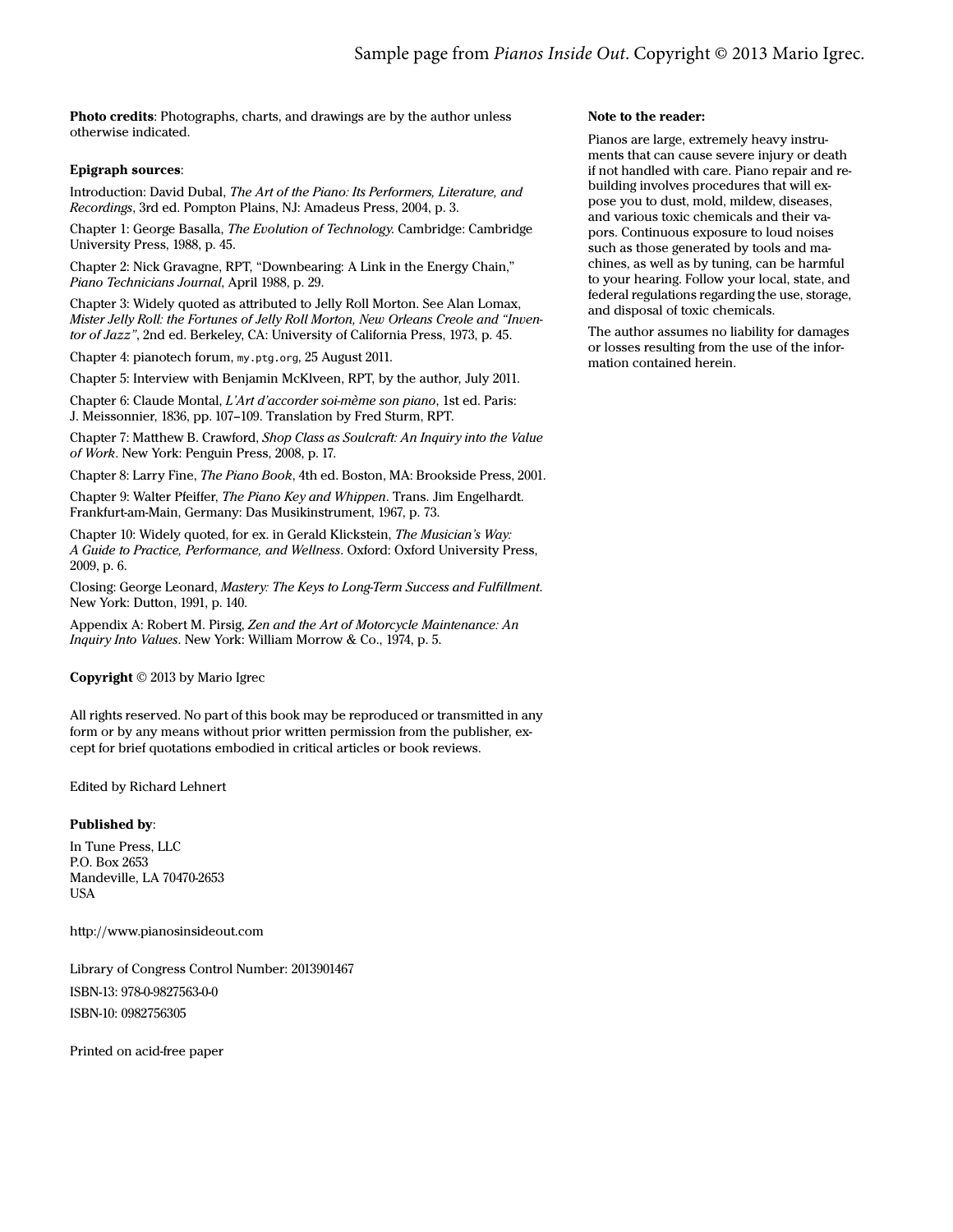To Seni and Doris, for all your support, understanding, and love

And in loving memory of my parents, Alojzije and Dubravka Igrec, who would have been so happy to have seen this book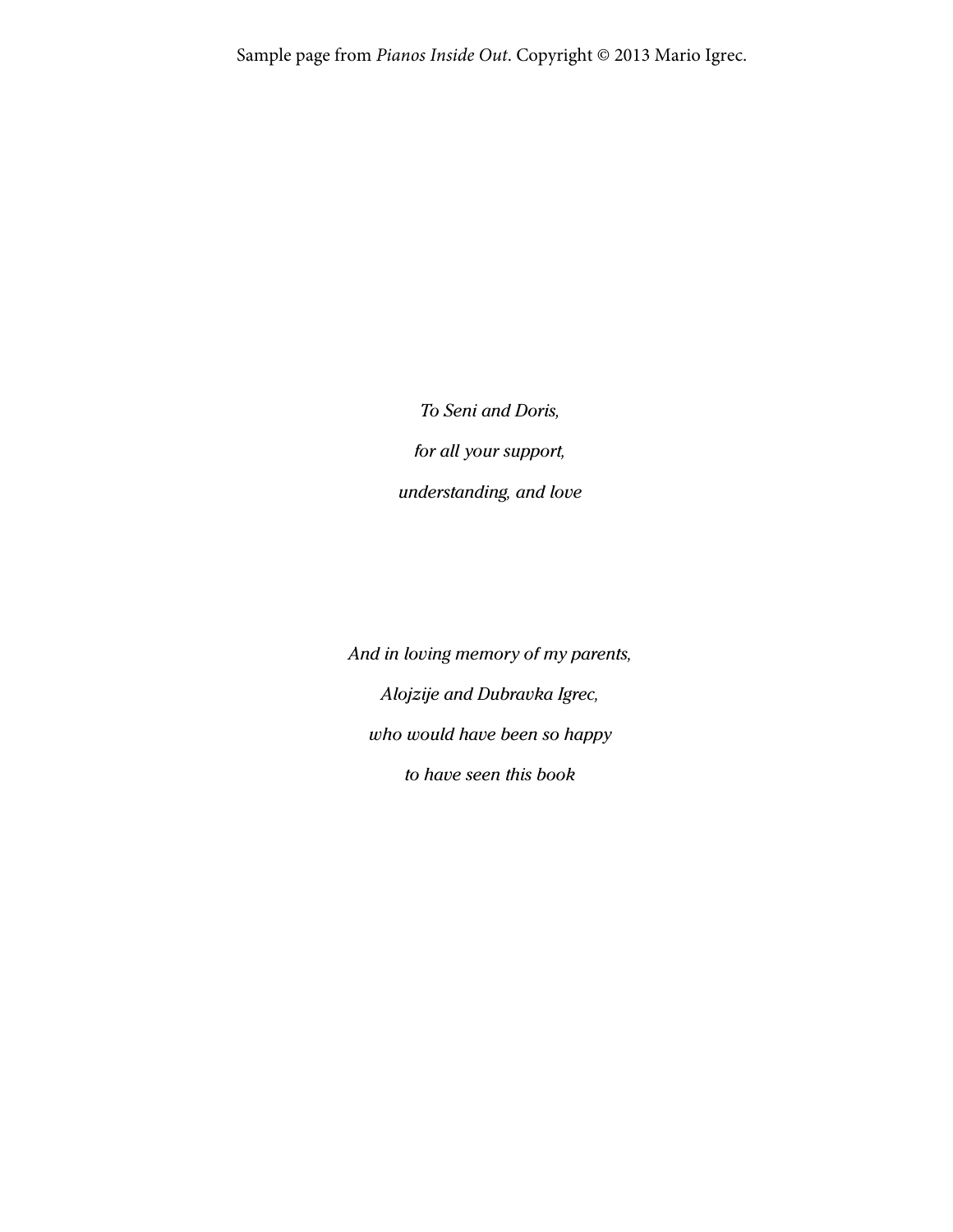# Trademarks:

3M, ScotchBlue, Scotch-Brite, and Wetordry are trademarks of 3M.

ABS Styran and ABS Carbon are trademarks of Kawai Musical Instrument Mfg. Co.

Accu-Tuner is a registered trademark of Inventronics, Inc.

AcryliKey is a registered trademark of Wagner Technical, LLC.

Aleene's Fast Grab Tacky Glue, Aleene's Original Tacky Glue, and Aleene's Quick Dry Tacky Glue are registered trademarks of Duncan Enterprises.

Amazing GOOP is a registered trademark of Eclectic Products, Inc.

Apple, iPad, iPod, iPhone, iTunes Music Store, and Mac OS are trademarks of Apple Inc., registered in the U.S. and other countries.

Avery and 5160 are trademarks of Avery Dennison Corporation.

Baldwin and Acu-Just are registered trademarks of Baldwin Piano and Organ Company.

Borgato is a registered trademark of Borgato Company.

Bösendorfer and Bösendorfer CEUS are registered trademarks of L. Bösendorfer Klavierfabrik GmbH.

CyberHammer is a trademark of Reyburn Piano Tech.

CyberTuner is a registered trademark of Reyburn Piano Service, Inc.

Dampp Chaser is a registered trademark of Dampp-Chaser Corporation.

Dremel is a registered trademark of Robert Bosch Tool Corporation.

Dupont is a trademark, and Mylar, Teflon, and TFL-50 are registered trademarks of E.I. du Pont de Nemours and Company.

Ecsaine is a registered trademark of Toray Industries, Inc.

Elmer's is a registered trademark of Elmer's Products, Inc.

Fazioli is a registered trademark of Fazioli Pianoforti srl.

Flitz is a registered trademark of Flitz International Ltd.

Hands Off Reserved for Performance is a registered trademark of Pianotek Supply Company.

Heli-Coil is a registered trademark of Emhart Teknologies Inc.

IOS is a trademark or registered trademark of Cisco in the U.S. and other countries.

Ivoplast and Tharan are registered trademarks of Kluge Klaviaturen GmbH.

Key-Brite is a trademark of Cory Care Products.

LinkedIn is a registered trademark of LinkedIn Corporation.

Liquid Wrench is a registered trademark of Radiator Specialty Company.

LOCK-N-STITCH is a registered trademark of Lock-N-Stitch **International** 

LPS 1 is a registered trademark of LPS Laboratories.

Mason & Hamlin and Wessell, Nickel & Gross are registered trademarks of Mason & Hamlin Piano Company.

Microsoft and Windows are registered trademarks of Microsoft Corporation in the United States and other countries.

Mirror Glaze is a registered trademark of Meguiar's, Inc.

The New Grove and The New Grove Dictionary of Music and Musicians are registered trademarks of Oxford University Press.

Piano Technicians Guild, Registered Piano Technician, and RPT are registered trademarks of Piano Technicians Guild, Inc.

Plexiglas is a registered trademark of Arkema France Corporation.

Protek is a trademark of Pianotek Supply Company.

QuicKey Leveler is a trademark of The Leveler Company.

Simple Green is a registered trademark of Sunshine Makers, Inc.

Stanwood Adjustable Leverage Action, SALA, Precision Touch-Design, and PTD are trademarks of Stanwood Piano Innovations Inc.

Steinway, Steinway & Sons, the Lyre symbol, Accelerated Action, and Diaphragmatic are registered trademarks of Steinway, Inc.

SuperJet is a trademark of Jet Glues, Inc.

System Three is a registered trademark of System Three Resins, Inc.

Testors is a registered trademark of Testor Corporation.

Thera Cane is a registered trademark of Thera Cane Company. Titebond, Titebond III, and Titebond III Ultimate Wood Glue are registered trademarks of Franklin International Inc.

TransTint is a registered trademark of J.B. Jewitt Co., Inc.

TravelSmart is a registered trademark of Conair Corporation.

Verituner is a registered trademark of Veritune, Inc.

Vise-Grip is a registered trademark of American Tool Companies, Inc.

WD-40 is a registered trademark of WD-40 Company.

Weldbond is a registered trademark of Frank & Ross & Sons Ltd.

West System is a registered trademark of Gougeon Brothers, Inc.

Wixey is a trademark of Barry Wixey Development.

X-ACTO is a registered trademark of Elmer's Products, Inc.

Yamaha and Ivorite White Keytop are registered trademarks of Yamaha Corporation.

YouTube is a registered trademark of Google Inc.

ZipWall is a registered trademark of ZipWall, LLC.

All other brand names or names of products are trademarks or registered trademarks of their respective companies, organizations, or individuals.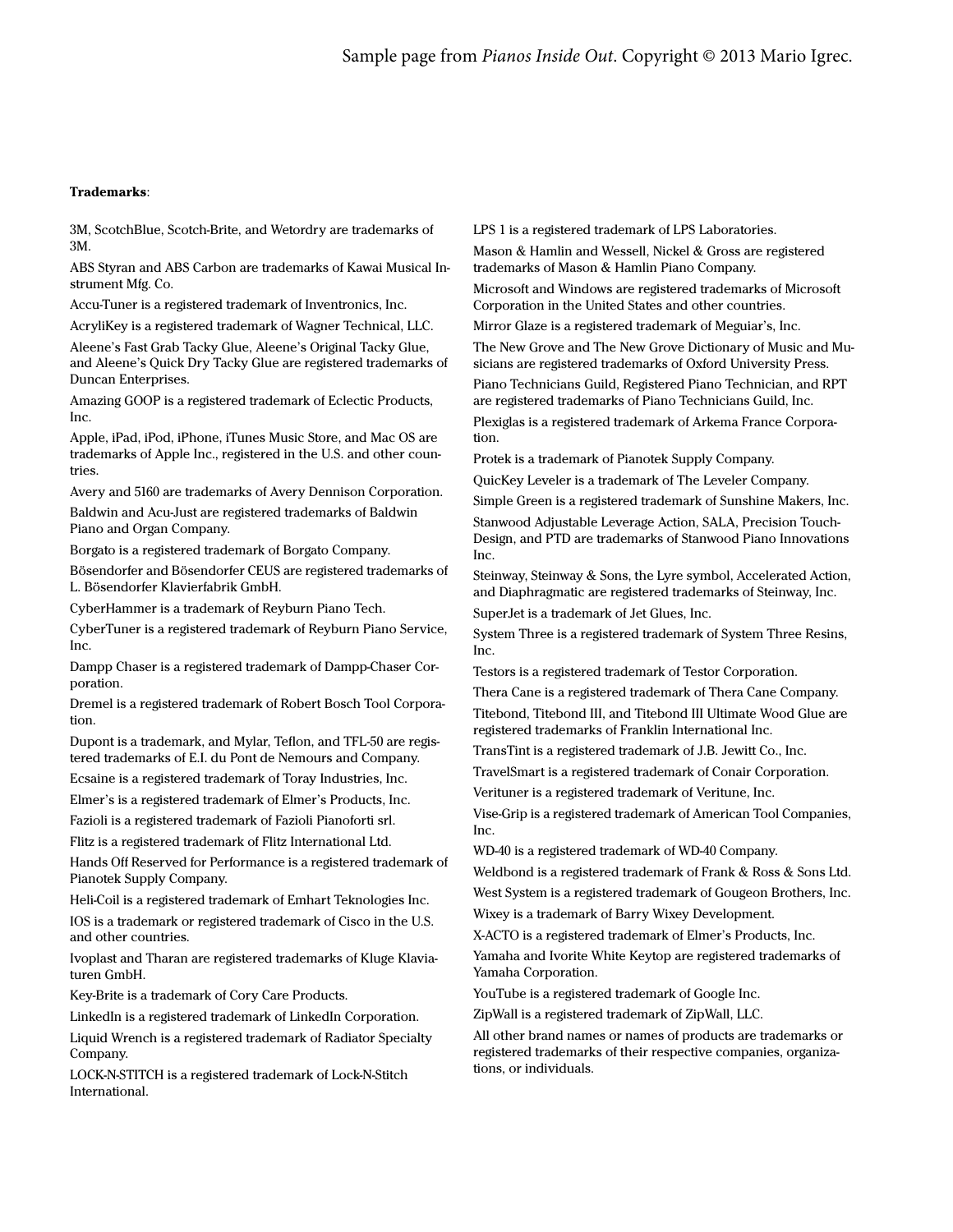# Table of Contents

| About the Author  xiii                                                                                                                                                                                                                          |
|-------------------------------------------------------------------------------------------------------------------------------------------------------------------------------------------------------------------------------------------------|
| How to Use This Book xvi<br>Online Resources xvi<br>Patent Search xvi<br>Precautions xvi<br>Materials and Products xvii<br>Terminology xvii<br>Conventions xviii                                                                                |
| Chapter I History<br>J.<br>The Early Piano I<br>Rising Popularity 1760-1800 8<br>Advances in Technology 1800-1850 11<br>Almost Modern 1850–1900 13<br>Steinway since 1880 16<br>Market Trends 16                                                |
| Chapter 2 Construction and Design $\ldots$ 19<br>Overview of Construction 19<br>Structure 24<br><b>Generating Sound 33</b><br>Strings 33<br>Bridges 36<br>Soundboard 43<br>Plate 50<br>The Piano Mechanism 57<br>Keyboard 58<br>Piano Action 63 |

| Piano Hammers 70                               |
|------------------------------------------------|
| Dampers, Backaction, and Pedals 74             |
| How the Piano Mechanism Works 76               |
| Chapter 3 Maintenance  83                      |
| Environment 83                                 |
| Preventing Damage by Insects and Rodents 88    |
| Preventing Corrosion 89                        |
| Periodic Maintenance 89                        |
| <b>Institutional Maintenance 90</b>            |
|                                                |
| Theory 94                                      |
| Inharmonicity 101                              |
| Stretch 103                                    |
| Tuning Technique 107                           |
| Choosing a Tuning Hammer 109                   |
| Learning to Tune III                           |
| Electronic Tuning 124                          |
| Special Tuning Techniques 128                  |
| Factors that Affect Tuning 129                 |
| Chapter 5 Regulating  135<br>Protection 135    |
| Gaining Access 136                             |
| Cleaning the Interior of the Piano 141         |
| Work in the Piano or on the Bench? 141         |
| Guide Notes 142                                |
| Friction 142                                   |
| Grand Action and Keyboard: Evaluating and      |
| Preparing for Regulation 148                   |
| Regulating Keyboard (Grands and Verticals) 158 |
|                                                |